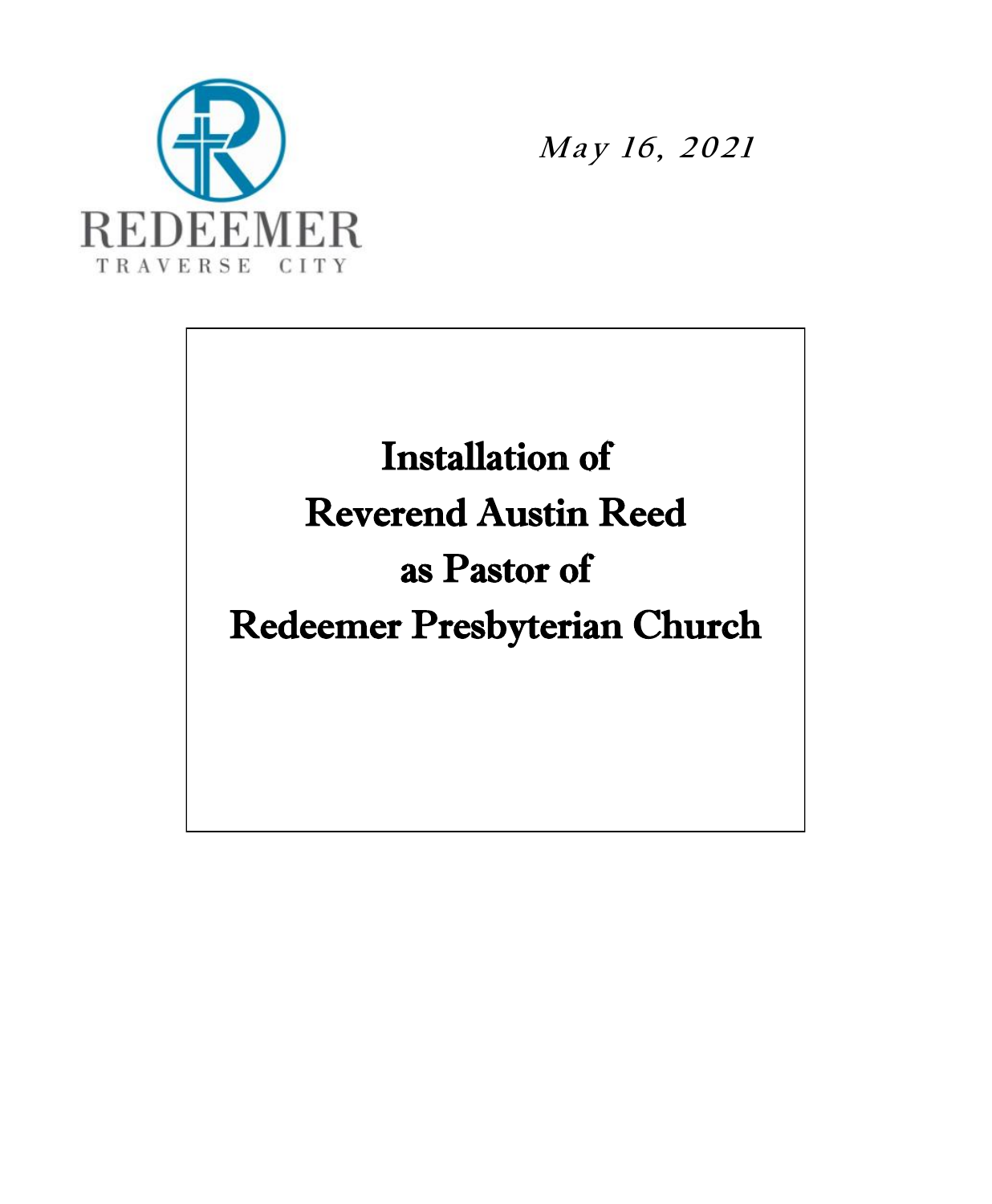### **Participants and Commission Members:**

Reverend Jason Helopoulos Reverend Walter Lorenz Reverend Dan Millward Otto Buist, Elder Mark Jurries, Elder Fred Janke, Elder Bill Morrison, Elder Tom Nussdorfer, Elder Fred Weber, Elder Connie Van Til - Pianist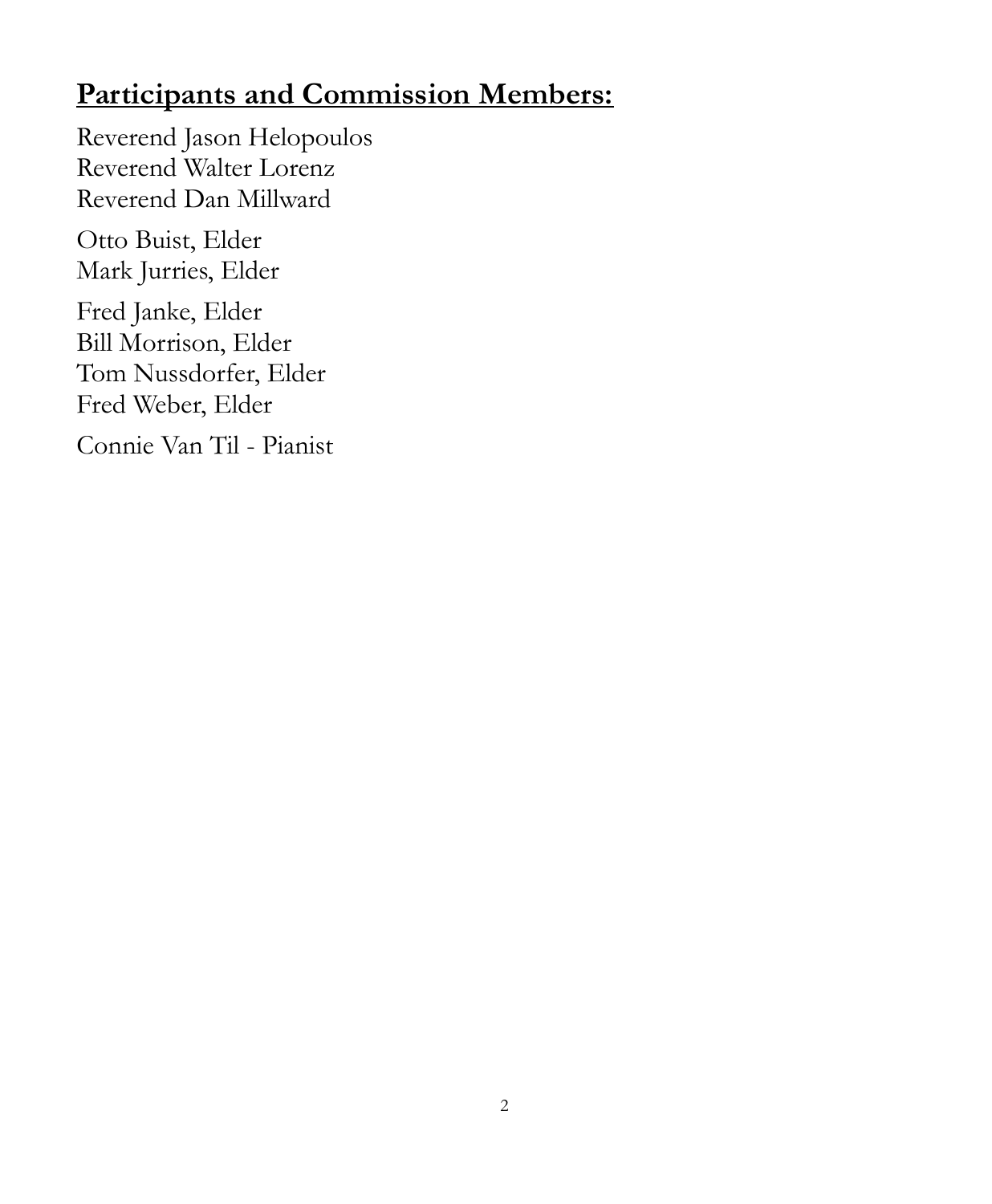## Installation Service

#### Prelude

| <b>Welcome and Introductions</b> | Reverend Walter Lorenz |
|----------------------------------|------------------------|
|                                  |                        |

Call to Worship Reverend Walter Lorenz

Psalm 34:1-5

- Pastor: I will extol the Lord at all times; his praise will always be on my lips.
- People: My soul will boast in the Lord; let the afflicted hear and rejoice. Pastor: Glorify the Lord with me,
- People: let us exalt his name together.
- Pastor: I sought the Lord, and he answered me; he delivered me from all my fears.
- People: Those who look to him are radiant, their faces are never covered with shame.

 $\dagger$  = Stand if able Bold Words = Congregation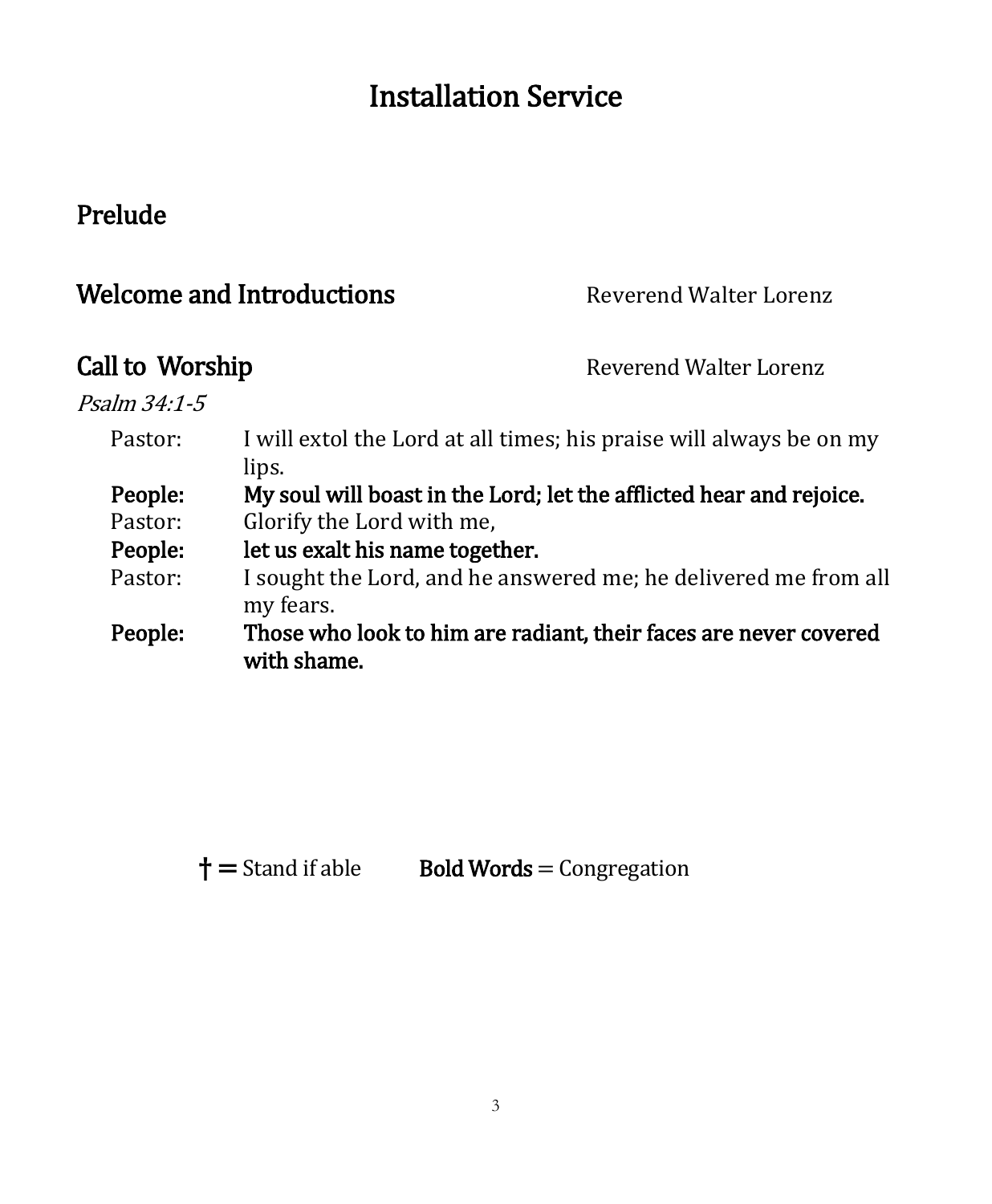† Hymn of Adoration #296 "All Hail the Power of Jesus' Name!"



5. Let ev'ry kindred, ev'ry tribe, on this terrestrial ball, to him all majesty ascribe. and crown him Lord of all; to him all majesty ascribe, and crown him Lord of all.

6. O that with yonder sacred throng we at his feet may fall; we'll join the everlasting song, and crown him Lord of all; we'll join the everlasting song, and crown him Lord of all.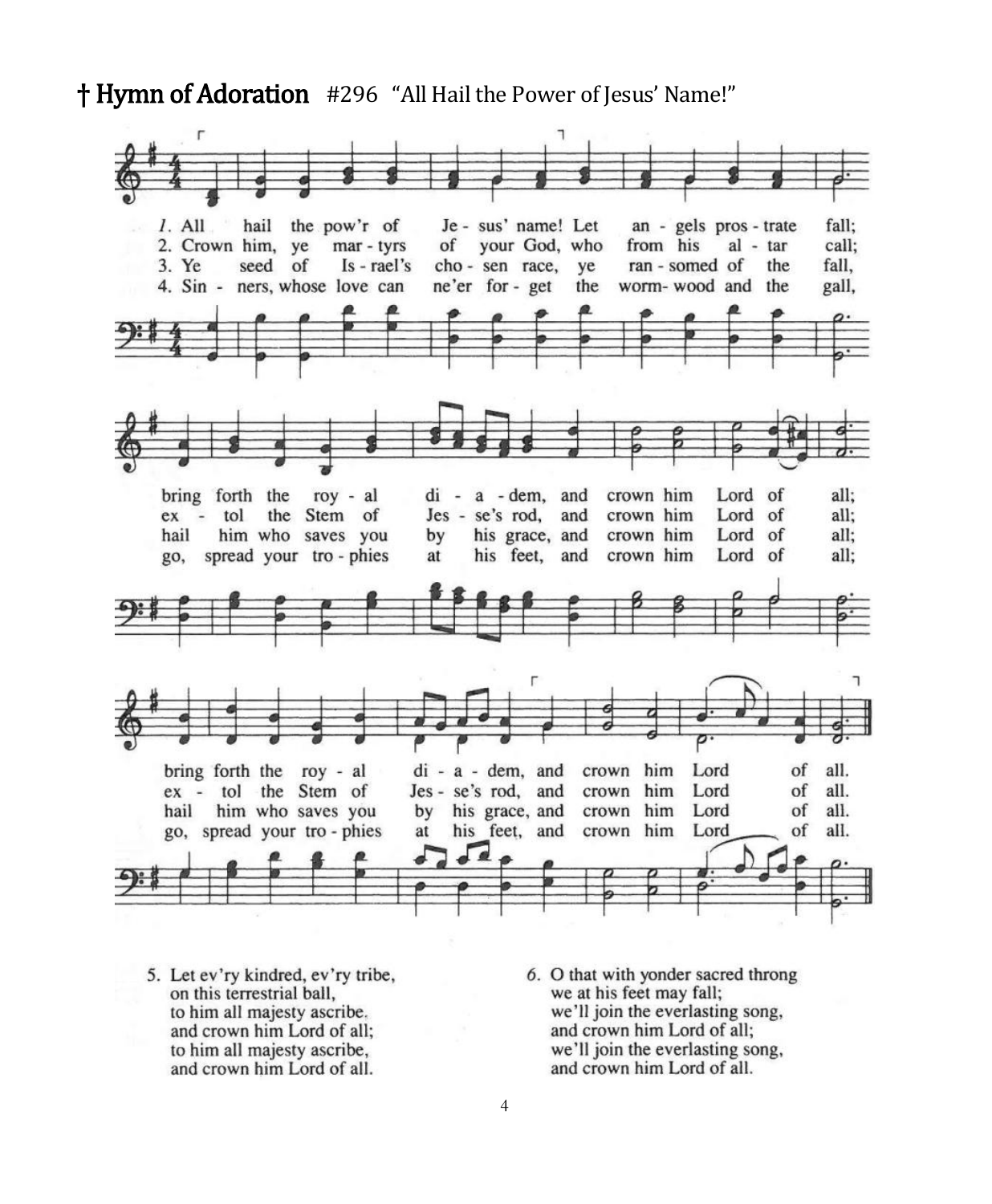Prayer of Invocation & Confession Elder Fred Weber

The Assurance of Forgiveness Reverend Jason Helopoulos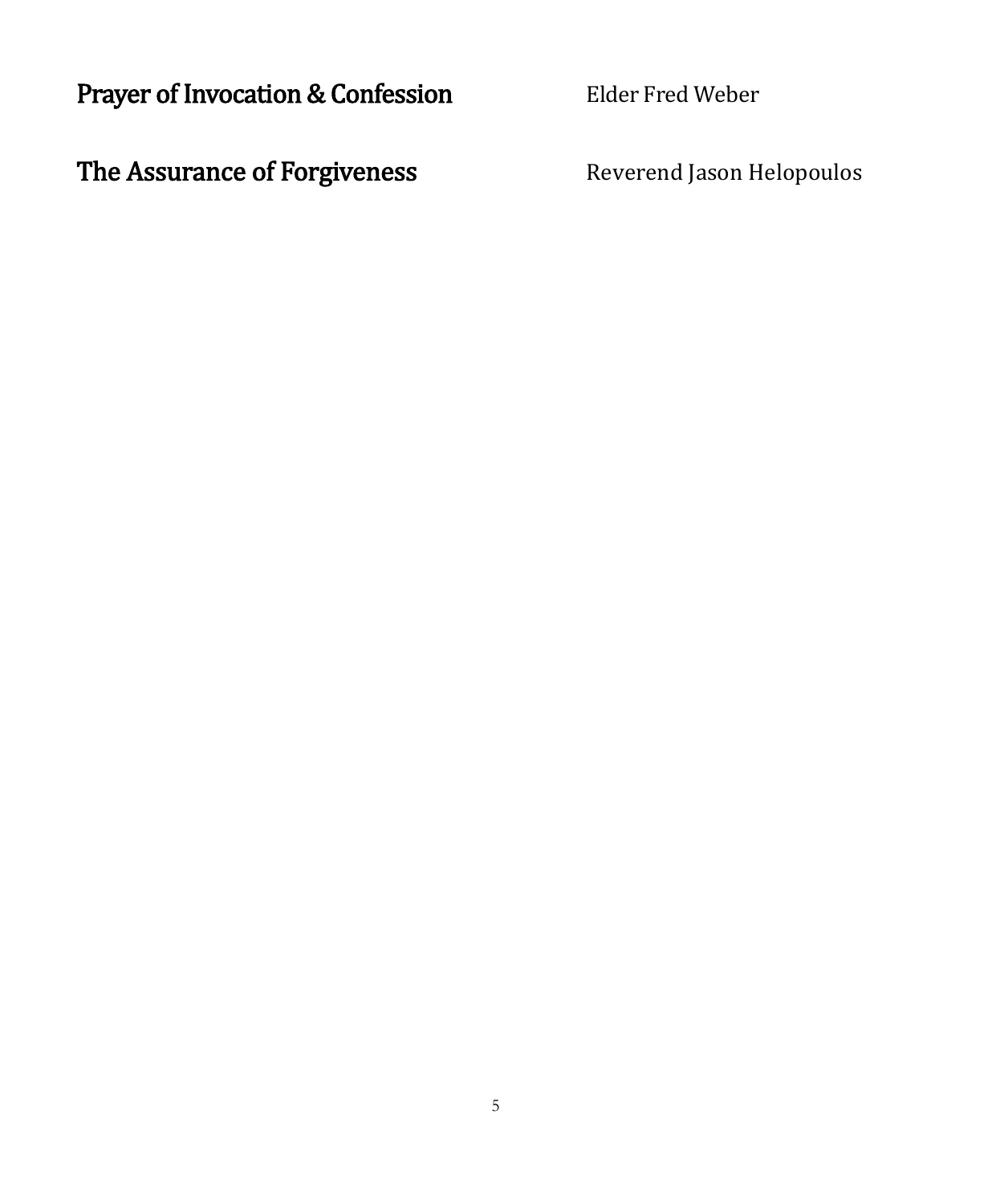#### **†** Hymn of Assurance "Before the Throne of God Above"

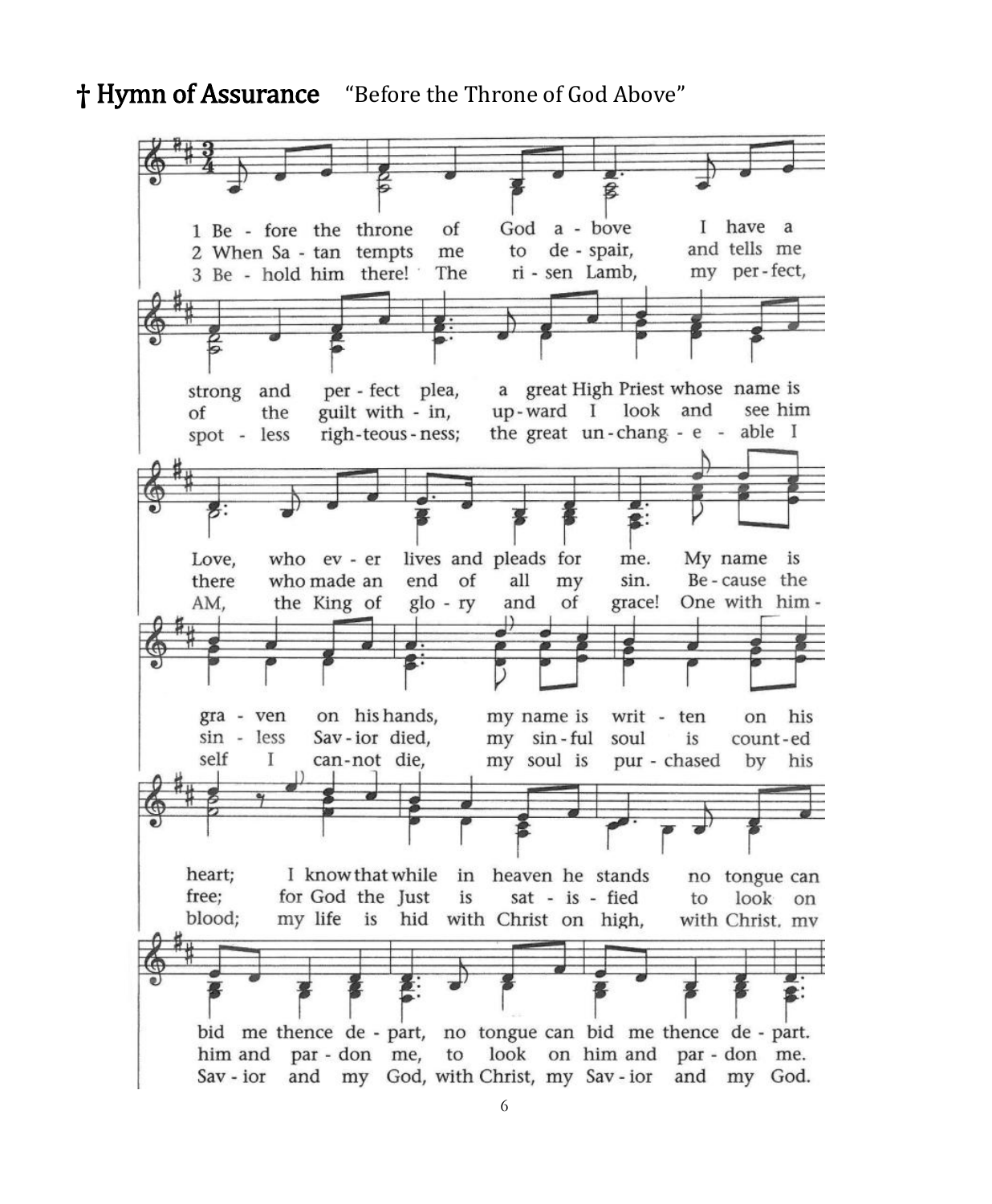#### † Scripture Reading

John 10:22-31

<sup>22</sup> At that time the Feast of Dedication took place at Jerusalem. It was winter, <sup>23</sup> and Jesus was walking in the temple, in the colonnade of Solomon. <sup>24</sup> So the Jews gathered around him and said to him, "How long will you keep us in suspense? If you are the Christ, tell us plainly." <sup>25</sup> Jesus answered them, "I told you, and you do not believe. The works that I do in my Father's name bear witness about me, <sup>26</sup> but you do not believe because you are not among my sheep. <sup>27</sup> My sheep hear my voice, and I know them, and they follow me. <sup>28</sup> I give them eternal life, and they will never perish, and no one will snatch them out of my hand. <sup>29</sup> My Father, who has given them to me, is greater than all, and no one is able to snatch them out of the Father's hand. <sup>30</sup> I and the Father are one."

<sup>31</sup>The Jews picked up stones again to stone him.

This is the Word of the Lord! Thanks be to God!

Sermon "The Gift & Commission of Familiarity" Reverend Dan Millward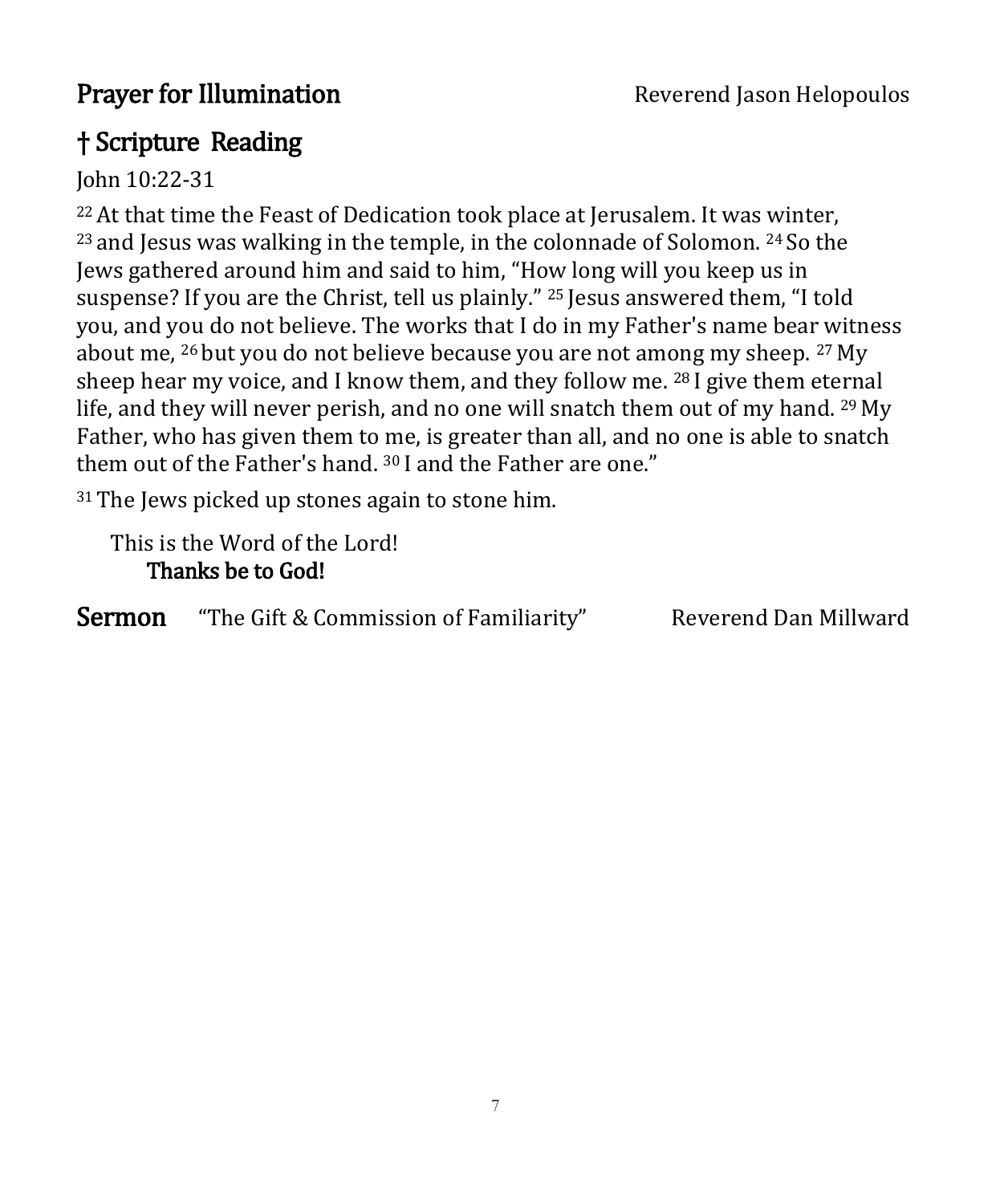# The Installation of Reverend Austin Reed as Pastor of Redeemer Presbyterian Church

### Questions to the Pastor: (as per BCO 21-9)

- 1. Are you now willing to serve and lead this congregation as their pastor, agreeable to your declaration in accepting its call?
- 2. Do you conscientiously believe and declare, as far as you know your own heart, that, in taking upon you this charge, you are influenced by a sincere desire to promote the glory of God and the good of the Church?
- 3. Do you solemnly promise that, by the assistance of the grace of God, you will endeavor faithfully to discharge all the duties of a pastor to this congregation, and will be careful to maintain a deportment in all respects becoming a minister of the Gospel of Christ, agreeable to your ordination engagements?

### Questions to the Congregation

- 1. Do you, the people of this congregation, continue to profess your readiness to receive Austin Reed whom you have called to be your pastor?
- 2. Do you promise to receive the word of truth from his mouth with meekness and love, and to submit to him in the due exercise of discipline?
- 3. Do you promise to encourage him in his labors, and to assist his endeavors for your instruction and spiritual edification?
- 4. Do you pledge to provide for him, while he is your pastor, that material support which you have promised, and to furnish him with whatever you may see needful for the honor of religion and for his life and ministry among you?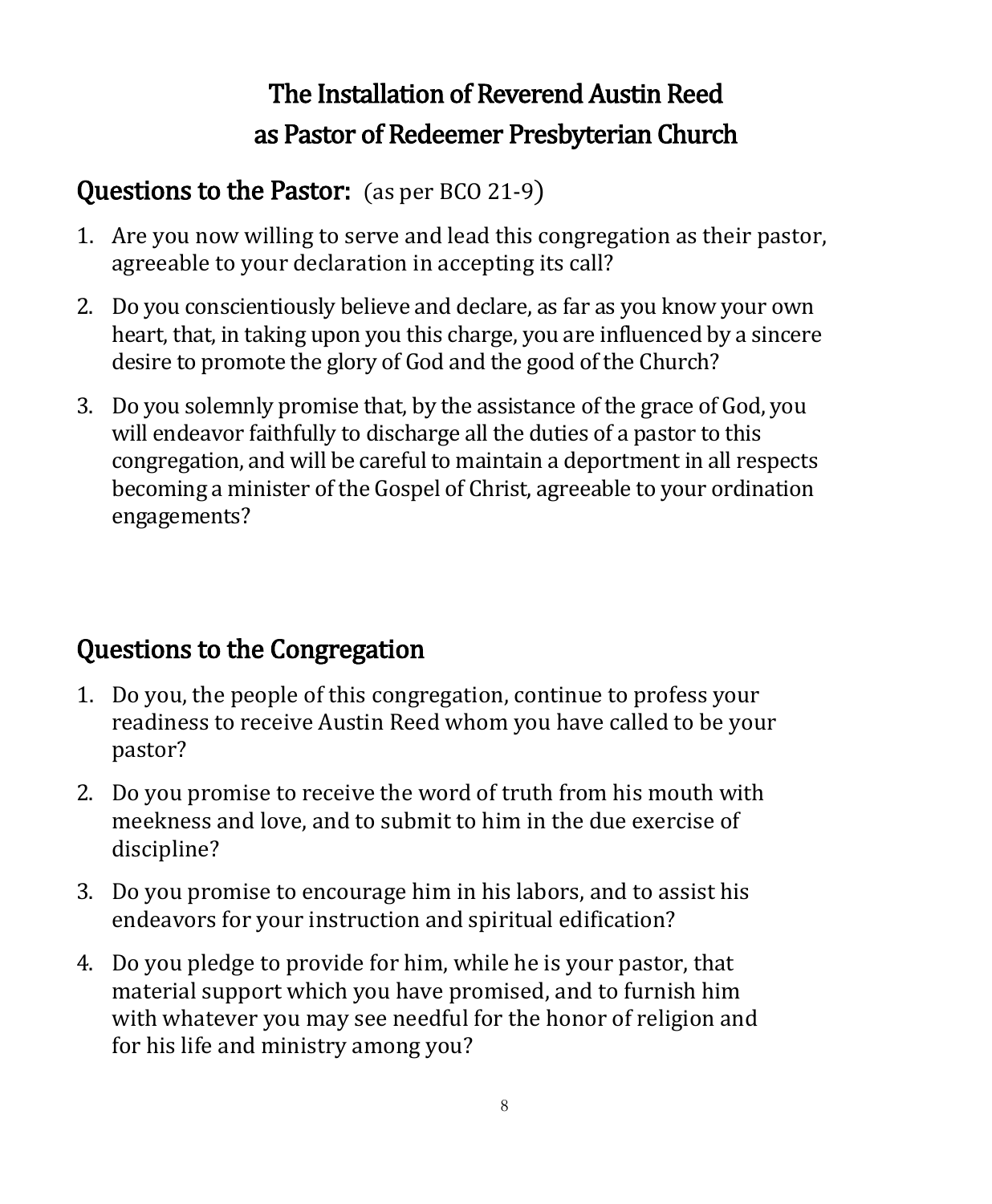# Charge to the Pastor **Reverend Dan Millward** Charge to the Congregation Prayer Elder Bill Morrison

I now pronounce and declare that Reverend Austin Reed has been installed as the Senior Pastor of Redeemer Presbyterian Church agreeable to the Word of God, and according to the Constitution of the Presbyterian Church in America; and that as such he is entitled to all encouragement, honor and obedience in the Lord. In the name of the Father, and of the Son, and of the Holy Ghost. Amen.

### The "Right Hand of Fellowship" All Commission Members

**Declaration** Reverend Walter Lorenz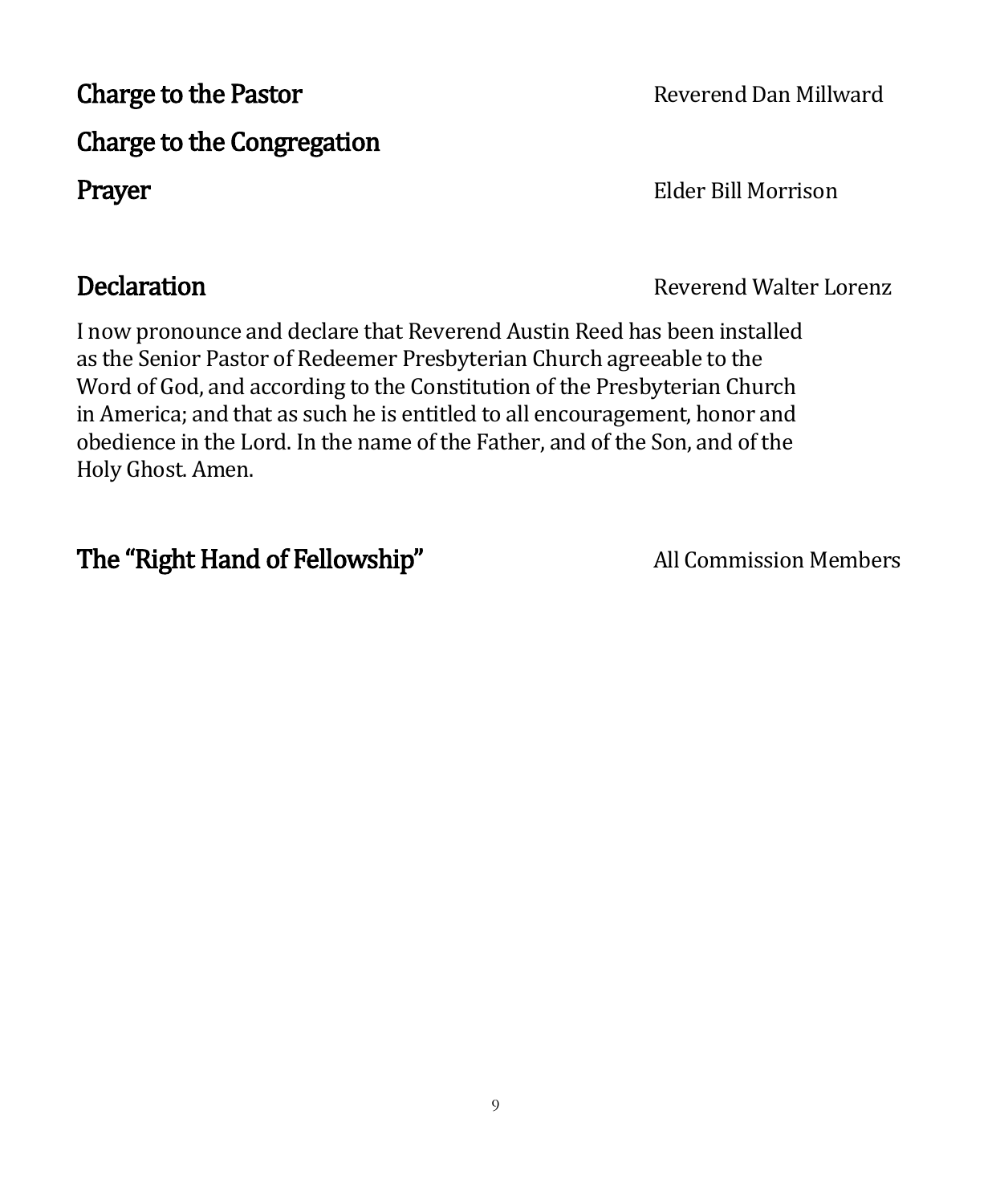#### † Hymn of Thanksgiving #32 "Great Is Thy Faithfulness

faith - ful - ness, O God my Fa - ther; there is no 1. Great is thy sun, moon, and win - ter and spring-time and har - vest, 2. Sum - mer and a peace that en - dur-eth, thine own dear  $3.$  Par - don for sin and thy comof turn - ing with thee: thou chang-est not,  $shad - ow$ bove, join with ture in in their cours - es  $a$ all na stars guide, strength for day and bright pres - ence to cheer and  $to$ to been thou for - ev - er wilt pas-sions, they fail not: as thou hast be. love. man - i - fold  $wit - ness$ to thy great faith - ful - ness, mer - cy, and side! to - mor-row, bless - ings all mine, with ten thou-sand be hope for thy faith - ful - ness! Great is thy faith - ful - ness! Morn- ing by Great is see: all I have need - ed thy hand hath promorn - ing new mer - cies I me! faith - ful - ness, Lord, un - to vid - ed- Great is thy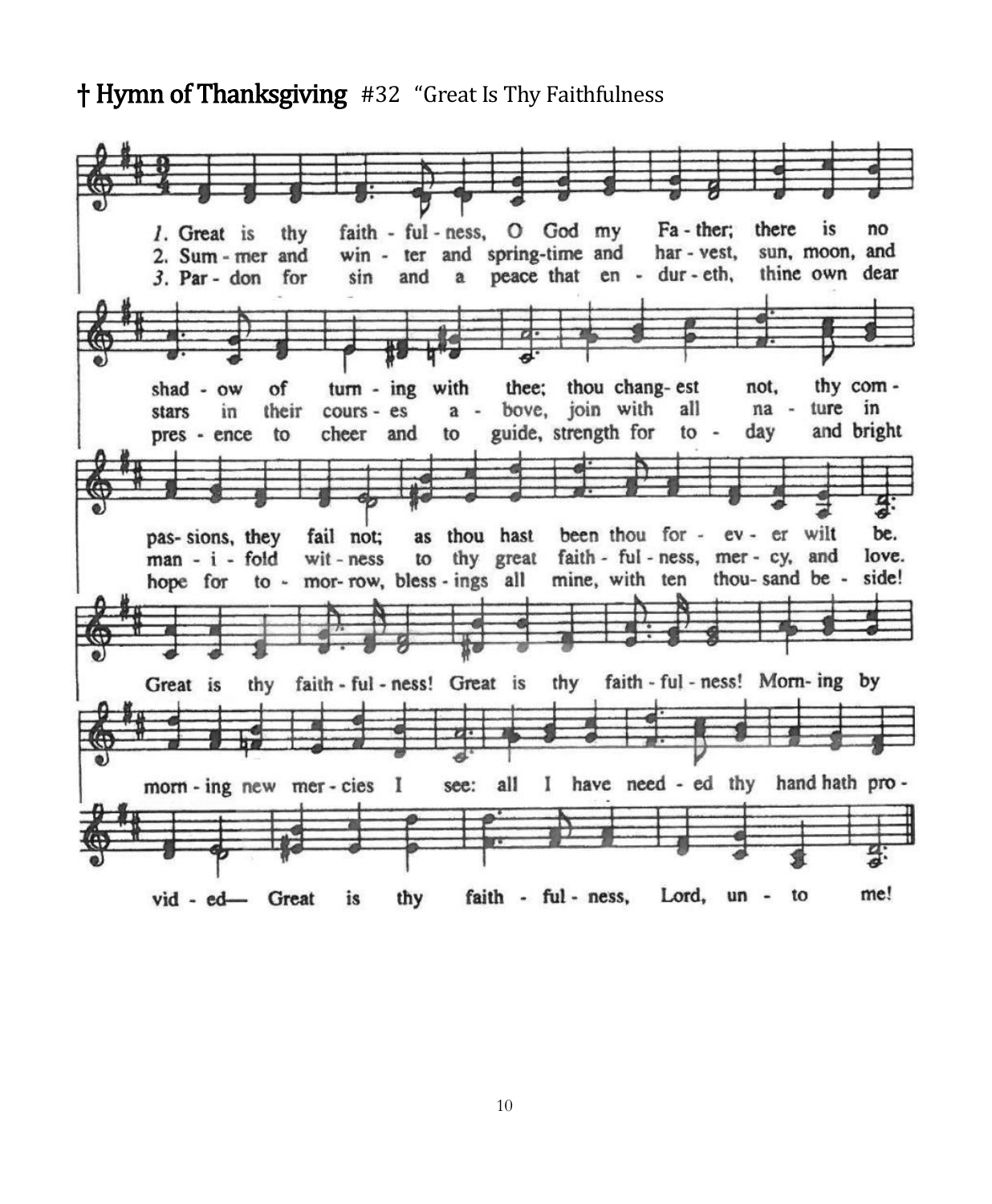† Benediction Pastor Austin Reed

### Postlude

Music Copy License Number: 2539700